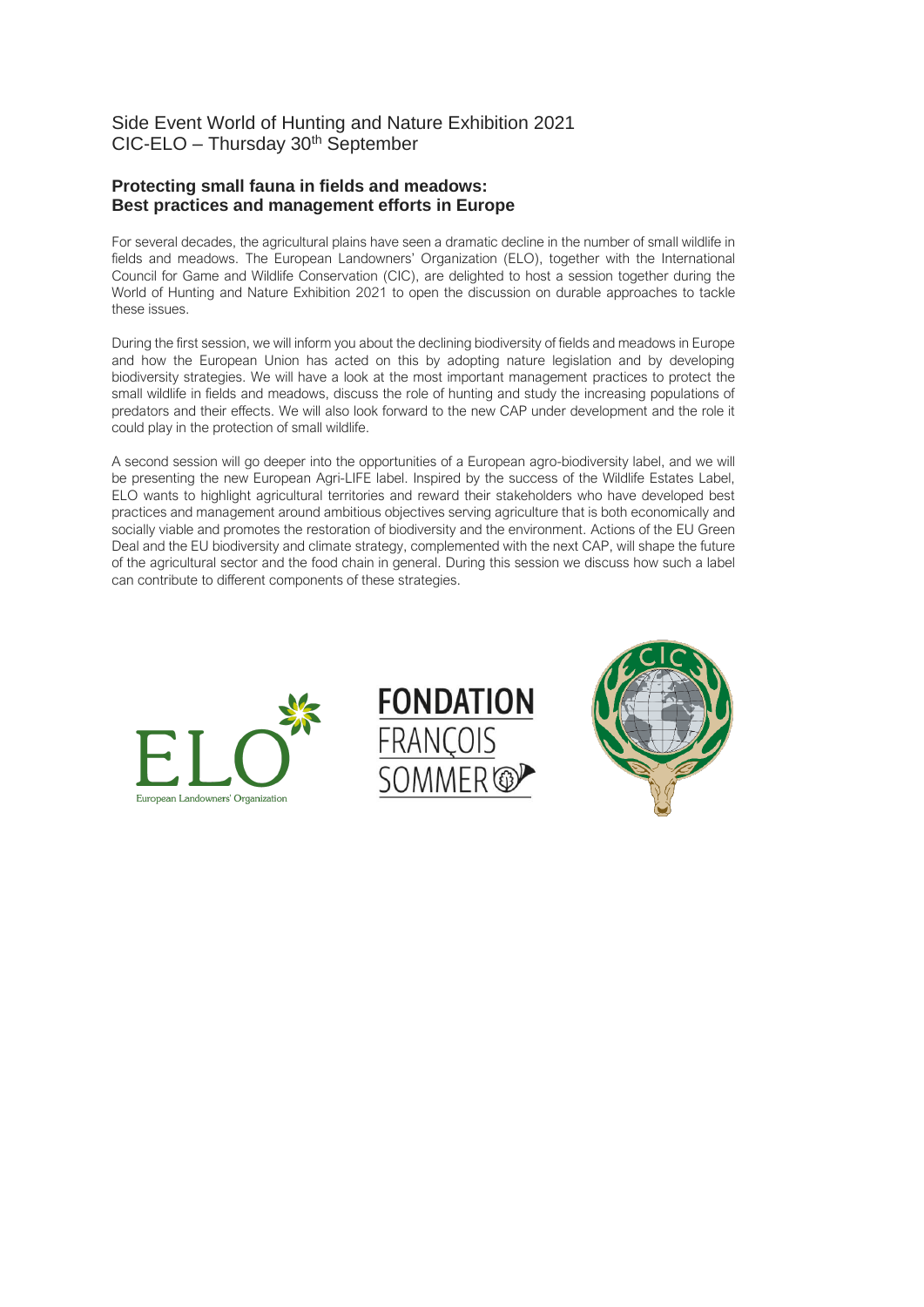# PROGRAM

| $9.30 - 9.40$                                                                                                               | Welcome<br>(10)                                                                                                                                                                                                                                                                                                                                                                        |  |
|-----------------------------------------------------------------------------------------------------------------------------|----------------------------------------------------------------------------------------------------------------------------------------------------------------------------------------------------------------------------------------------------------------------------------------------------------------------------------------------------------------------------------------|--|
|                                                                                                                             | Tamas Marghescu - Director General at CIC<br>Thierry de l'Escaille - Secretary General at ELO                                                                                                                                                                                                                                                                                          |  |
| Session 1 Small wildlife of fields and meadows in Europe<br><b>Moderation: Mark Ryan</b>                                    |                                                                                                                                                                                                                                                                                                                                                                                        |  |
| $9.40 - 10.00$                                                                                                              | Presentation publication 'Small wildlife of fields and meadows<br>in Europe'<br>(20')<br>Jurgen Tack, Scientific Director ELO                                                                                                                                                                                                                                                          |  |
| $10.00 - 10.15$                                                                                                             | Measures for the protection of Agri-Fauna in Europe<br>(15)                                                                                                                                                                                                                                                                                                                            |  |
|                                                                                                                             | David Gaillardon, National office Biodiversity (Agri-Fauna)<br>david.gaillardon@ofb.gouv.fr <b>[TBC]</b>                                                                                                                                                                                                                                                                               |  |
|                                                                                                                             | https://ofb.gouv.fr/<br>Option: François Omnes, working on the program « Agrifaune » at OFB<br>: http://www.agrifaune.fr/                                                                                                                                                                                                                                                              |  |
| $10.15 - 10.30$                                                                                                             | An insight from the field<br>(15)                                                                                                                                                                                                                                                                                                                                                      |  |
|                                                                                                                             | Emmanuelle Richard, Project Coordinator, Fondation François Sommer                                                                                                                                                                                                                                                                                                                     |  |
|                                                                                                                             | Project 'Bioidversity and Agriculture' lead by the association<br>Renard: https://www.renard-asso.org/aie/<br>https://fondationfrancoissommer.org/projets/agriculture-et-biodiversite/                                                                                                                                                                                                 |  |
|                                                                                                                             | Project « restoration of edge field » lead by the association Homme et Territoires :<br>http://www.hommes-et-territoires.asso.fr/nos-actions/recherche-et-<br>developpement/bordures-de-champs/restauration-des-bordures-de-champs<br>https://fondationfrancoissommer.org/projets/restauration-des-bordures-des-champs/<br>This project is link with the project Agrifaune lead by OFB |  |
|                                                                                                                             | Research project lead by Rennes<br>University: https://fondationfrancoissommer.org/projets/buzhug-la-contamination-multi-<br>residuelle-par-les-pesticides-dans-les-paysages-agricoles-menace-t-elle-la-faune-<br>ingenieure-du-sol-et-ses-services-ecosystemiques/                                                                                                                    |  |
|                                                                                                                             | Research project lead by INRAe :<br>https://fondationfrancoissommer.org/projets/evaluation-et-valorisation-des-services-<br>rendus-par-la-biodiversite-en-systemes-de-grandes-cultures/                                                                                                                                                                                                |  |
| $10.30 - 11.00$                                                                                                             | Panel discussion<br>(30')<br>Jurgen Tack, ELO<br>David Gaillardon [TBC]<br>Emmanuelle Richard, FFS<br>Péter Pál Hajas, CIC<br>Bela Jankovich, Jankovich Birtok Sustainable Estate                                                                                                                                                                                                      |  |
|                                                                                                                             |                                                                                                                                                                                                                                                                                                                                                                                        |  |
| <b>Coffee Break</b><br>$11.00 - 11.10$<br>Session 2 Labelling Agro-biodiversity in Europe<br><b>Moderation: Jurgen Tack</b> |                                                                                                                                                                                                                                                                                                                                                                                        |  |
| $11.10 - 11.20$                                                                                                             | <b>Introduction WE Label</b><br>(10)                                                                                                                                                                                                                                                                                                                                                   |  |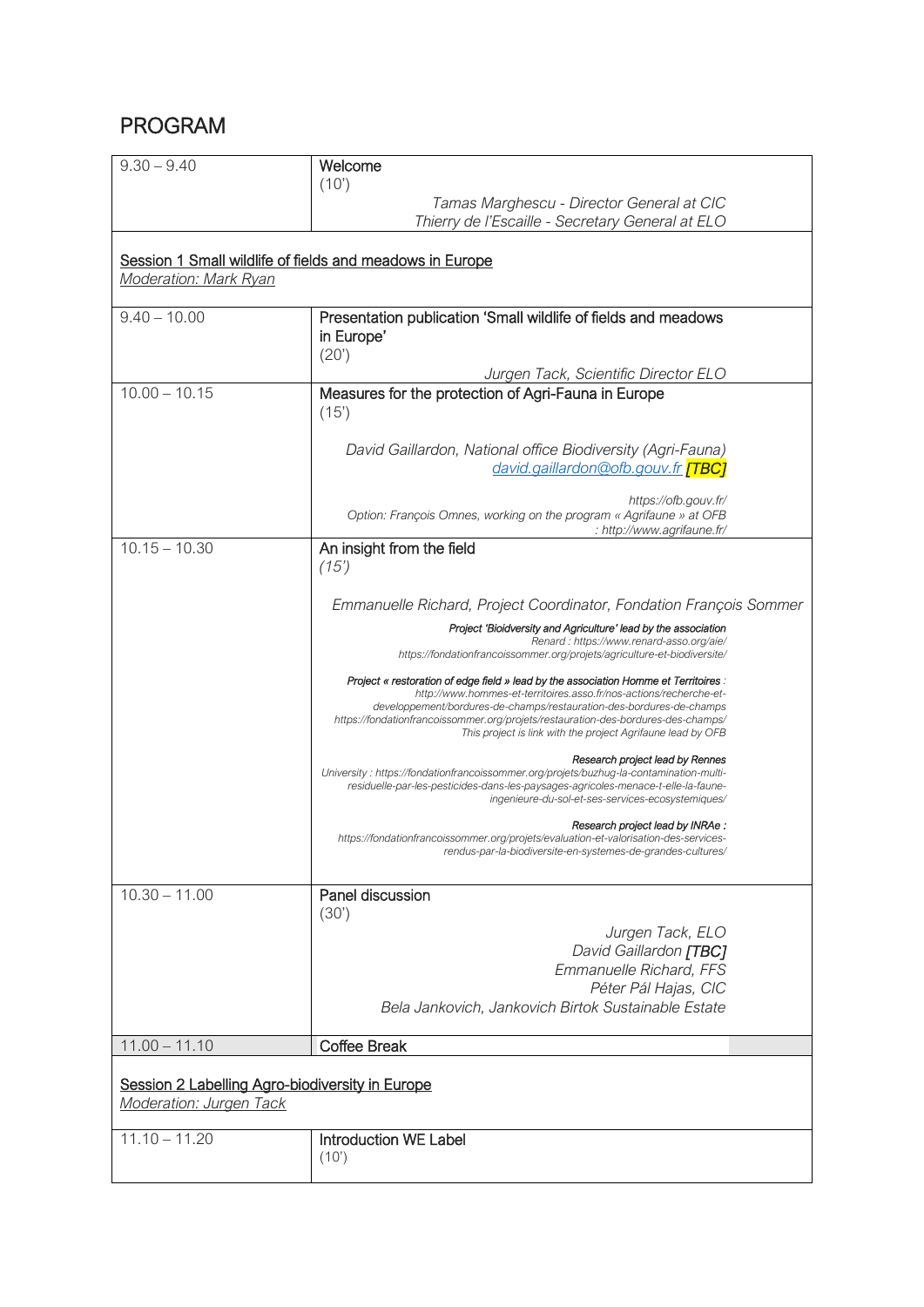|                 | José Gomez Acebo, Coordinator WE Label                                                                           |
|-----------------|------------------------------------------------------------------------------------------------------------------|
| $11.20 - 11.30$ | <b>Presentation AgriLIFE Label</b><br>(10)                                                                       |
|                 | Alain Scriban, Special advisor, ELO                                                                              |
| $11.30 - 11.50$ | Speaker 2<br>(20')                                                                                               |
|                 | [Speaker <mark>TBC</mark> ]                                                                                      |
| $11.50 - 12.20$ | Panel discussion<br>(30')<br>Péter Pál Hajas, CIC<br>Alain Scriban, ELO<br>[Speaker TBC]<br>José Gomez Acebo, WE |
| 12.20-12.30     | Closing and Award Ceremony WE<br>Jurgen Tack, Scientific Director ELO<br>José Gomez Acebo, Coordinator WE Label  |
| $12.30 - 13.30$ | Lunch (TBC)                                                                                                      |

#### Session 1: Small wildlife of fields and meadows in Europe

The decline in small wildlife populations is caused by multiple practices including crop intensification, agricultural land consolidation, use of pesticides, urbanisation etc. We will take a closer look at agricultural production techniques, study the effect of grazing and the use of fertilisers and pesticides. We will also discuss the role of hunting and study the increasing populations of predators and their effects on the small wildlife of fields and meadows.

Once the causes of the decline of these small wildlife species of fields and meadows are known we will have a look at the most important management practices to protect the small wildlife in the fields and meadows. This includes a habitat improving management providing refuge areas and additional food resources to generate small wildlife recovery e.g., hedges, grassed strips and wildlife fallow strips. Next to habitat management we will look at management practices at the species level, including the regulation of predators and artificial feeding. We will also inform you on the importance of guardianship and how the "Wildlife Estates" label can play a role in the much-needed public recognition towards private landowners.

In order to encourage the implementation of voluntary actions in favour of the environment in agricultural areas, the CAP has launched the programme of Agri-Environmental Measures (AEM) based on multiannual contracts. These allow for the implementation of developments on the edges and within the crops that increase the carrying capacity of the plains, i.e. the capacity of a territory (and its habitats) to accommodate a certain density of individuals for each species.

### Session 2: A Label for agro-biodiversity

Thanks to its experience of nearly 20 years in the field and its ability to bring together wide networks of stakeholders, the European Landowners' Organization (ELO) wishes, through the AgriLIFE project, to award high-quality efforts and results from farmers and create a sustainable and recognised network able to mobilise all operating forces to meet the challenge of improving agrobiodiversity conditions on European farms.

It is the first-ever pan-European Label with the ambition to draw a common methodology to assess the agro-biodiversity conditions of European Territories. Doing so, it should help to better take into account communication around best and innovative practices and could feed some useful experience into national debates around certification.

Numerous Actions of the EU Green Deal and the EU biodiversity strategy complemented with the next CAP are supposed to shape the future of the agricultural sector and the food chain in general. These often overly